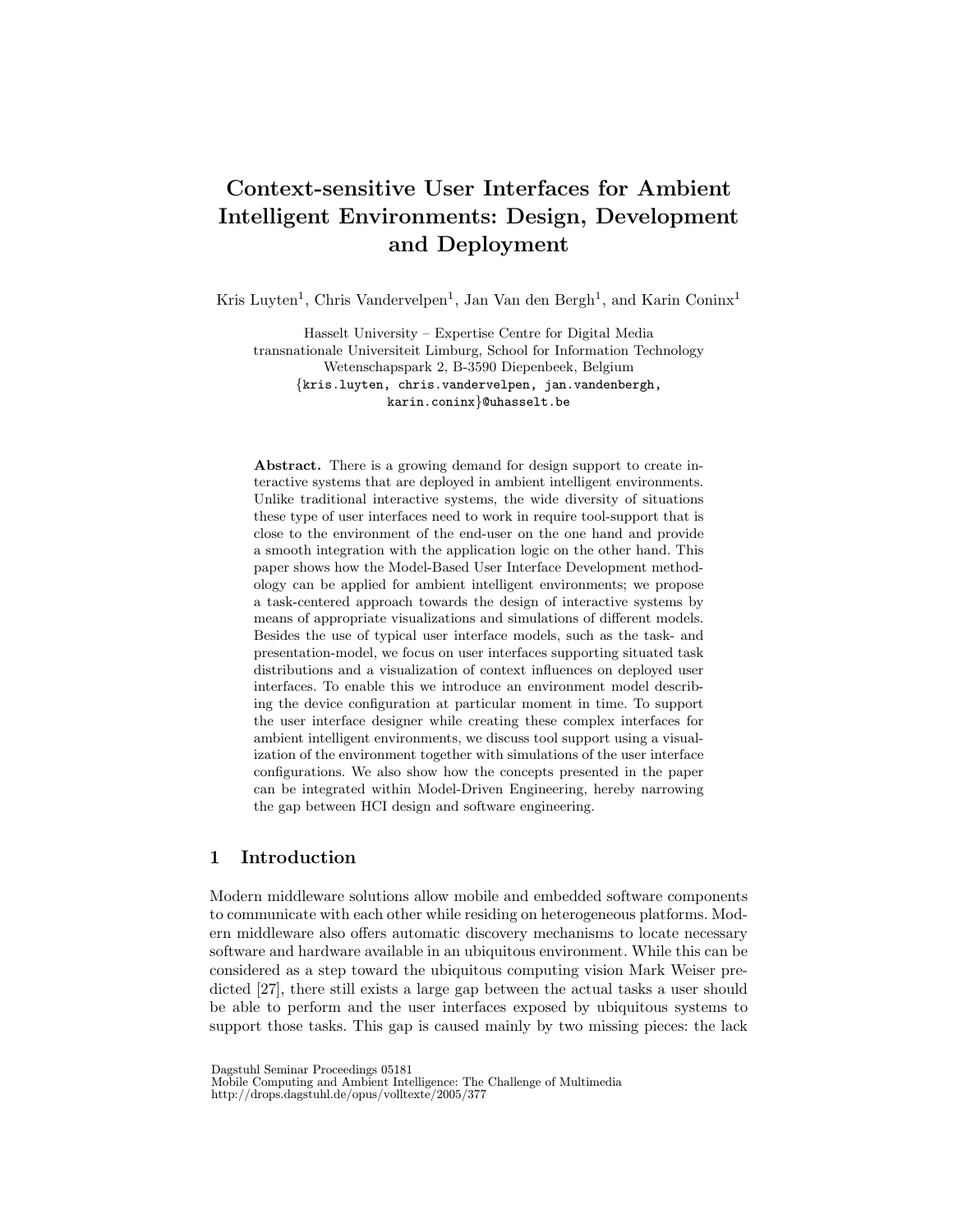of a task-centered user interface design approach on the one hand and the lack of support for distributable user interfaces in ambient intelligent environments on the other hand. In this paper we present our ongoing work on model-based user interface development techniques to enable the design and deployment of effective distributable user interfaces for heterogeneous environments.

Distributable user interfaces enable the user to exploit more and new possibilities of an ambient computing environment by allocating tasks to interaction resources that best support those tasks. We define an interaction resource as an atomic  $I/O$  channel. In this context, atomic means the  $I/O$  channel is "one way" and limited to a single modality. Examples of interaction resources are keyboards, mice, all sorts of screens, speech synthesizers, force feedback devices,. . . . Usually, an interaction resources is advertised in an environment through the computing device it is attached to. This computing device is called an interaction cluster and manages input from or output to interaction resources attached to it. The aforementioned definitions imply also a multi-modal user interface is composed of different interaction resources, not necessarily located on the same interaction cluster.

During the last couple of years many research papers have been published discussing requirements, frameworks and models for distributed user interfaces (e.g.  $[23, 1, 25, 11]$ ), but there is still a lack of tools to allow designers to create such interfaces. The design of a user interface that can be distributed over several interaction resources in an ubiquitous computing environment is a tedious task and has not yet been addressed extensively. Distributed interfaces are typical for supporting interaction in ambient intelligent environments.

In this paper we present our ongoing work on a task-centered methodology for the design and the deployment of distributable user interfaces: MoDIE (Mobile Distributable Interface Engineering). In addition, the integration of MoDIE with UML 2.0 based models is proposed. As such our approach provides the opportunities of UML-based modeling methodologies and tools whilst bridging the gap between traditional software engineering models and models from modelbased user interface development. Such an integration can be a first step towards integration of model-based design within model driven engineering approaches. This work is part of the CoDAMoS project, a joint project with three other Flemish universities and several industrial partners aimed at solving a set of key challenges in the area of Ambient Intelligence (AmI), where personal devices will form an extension of each user's environment, running mobile services adapted to the user and his context.

The approach we present in this paper is based on the Model-Based User Interface Development (MBUID) methodology. MBUID is already in use to develop multi-device user interfaces [7, 3, 16], and we show it can be extended for ambient intelligent environments. In MBUID, different abstract models highlight different aspects of the user interface independent of details of the target devices. Concrete models will "fill in" more specific details towards the presentation of the interface. Even for the domain of multi-device interface design there is still work to be done to visualize the different models and the influence of model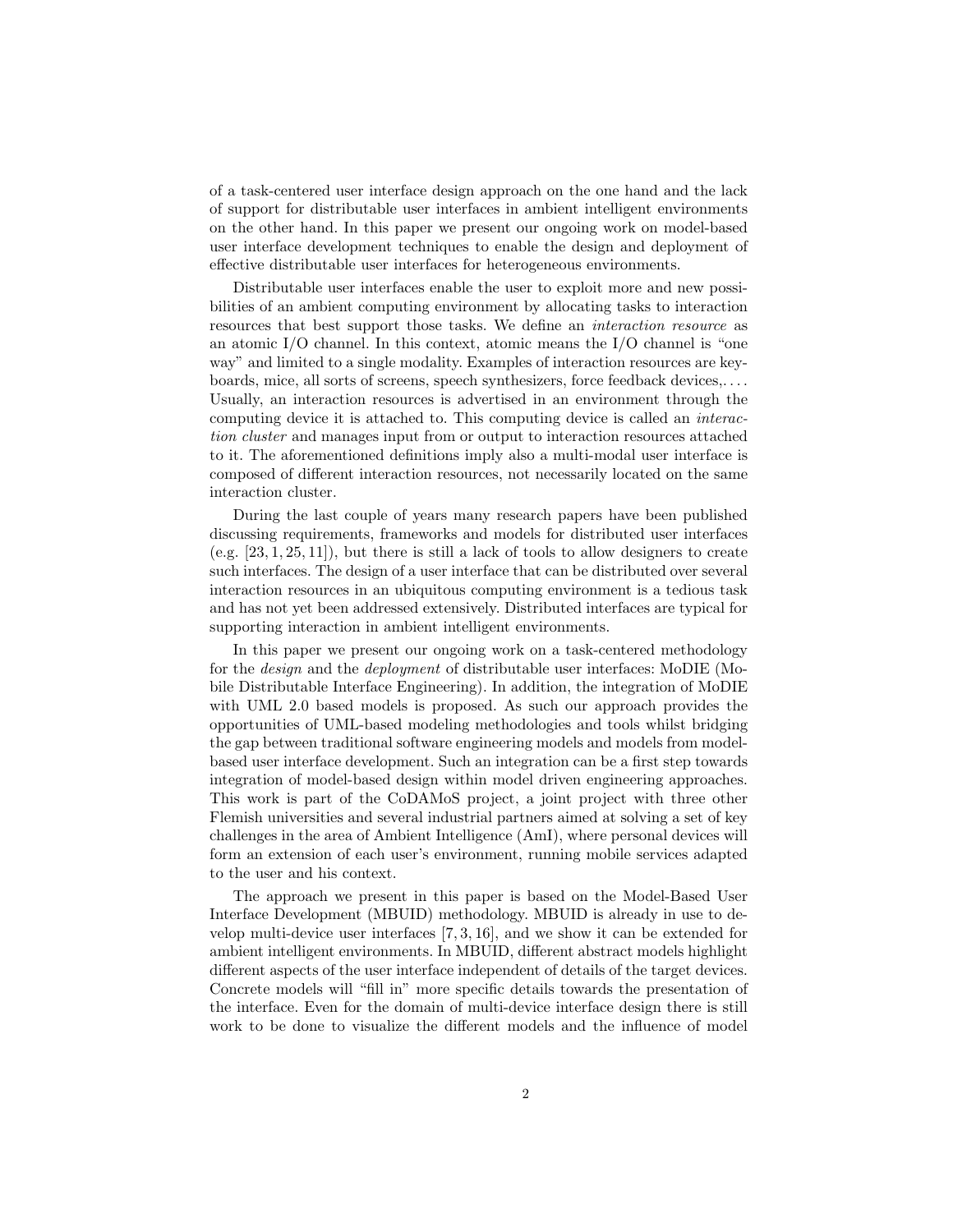manipulations on the final user interface. A task-centered approach offers a way to validate whether the user interface supports the goals of the user. This paper considers three concepts that are important for a task-centered approach. The first is situated task allocations: the execution of a task is dependent on different parameters that are not part of the software itself, such as the location of the user. The second concept is the *distribution of interface presentations* among the available interaction devices (see section 6). The third concept is the visualization of context influences to inform the designer of possible influences of the environment on the proposed design.

Several concepts are relevant for the design of usable distributed user interfaces. In the remainder of this paper, we focus on two concepts that are supported by this approach: interface *completeness* and *continuity*. The former can be obtained by ensuring all tasks are represented in the user's environment at the required time, the latter is obtained by defining a set of transition rules to progress from one task to another. The remainder of this paper is structured as follows: section 2 gives an overview of the related work that defines the underlying concepts for the topic of this paper. Next, section 3 discusses the different aspects that need to be taken into account to support a task-centered approach to design user interfaces for ambient intelligent environments. Section 4 explains how context can have a big influence on the task execution and what needs to be done to anticipate this while modelling. Section 5 presents the design tool we are developing to support the design process, followed by a discussion of the opportunities that are available when integrating UML-based modeling. Finally, section 7 gives a conclusion.

## 2 Related Work

There is a growing interest in the design of interactive systems that can be deployed for ambient intelligent environments. Most research work in this area is focused on a particular subtopic. Georgantas and Issarny show a functional approach towards modelling a situation sensitive user interface in [8]. Just as in the ICrafter [21] a service framework for user interface services is created. Most of this work reflects the need for some kind of unified framework to design and develop the interactive part of a computing system that is deployed in an ambient intelligent environment. The service-oriented approach presented in these papers provide a uniform and location-independent access to the functionality of the system. Dynamic composition or on-the-fly aggregations of user interface components are central to these approaches. However, there is no design support to constrain the dynamic behavior of these systems so the resulting user interface is usable and still supports the envisioned tasks depending on the situation.

Heider and Kirste propose a goal-driven approach to decide which interaction resources to use in [10]. In their approach a planning algorithm is used for developing strategies to reach the predefined goals. An execution control component can execute a strategy and manages the resources that are necessary for the selected strategy. This approach is useful to cope with the enormous com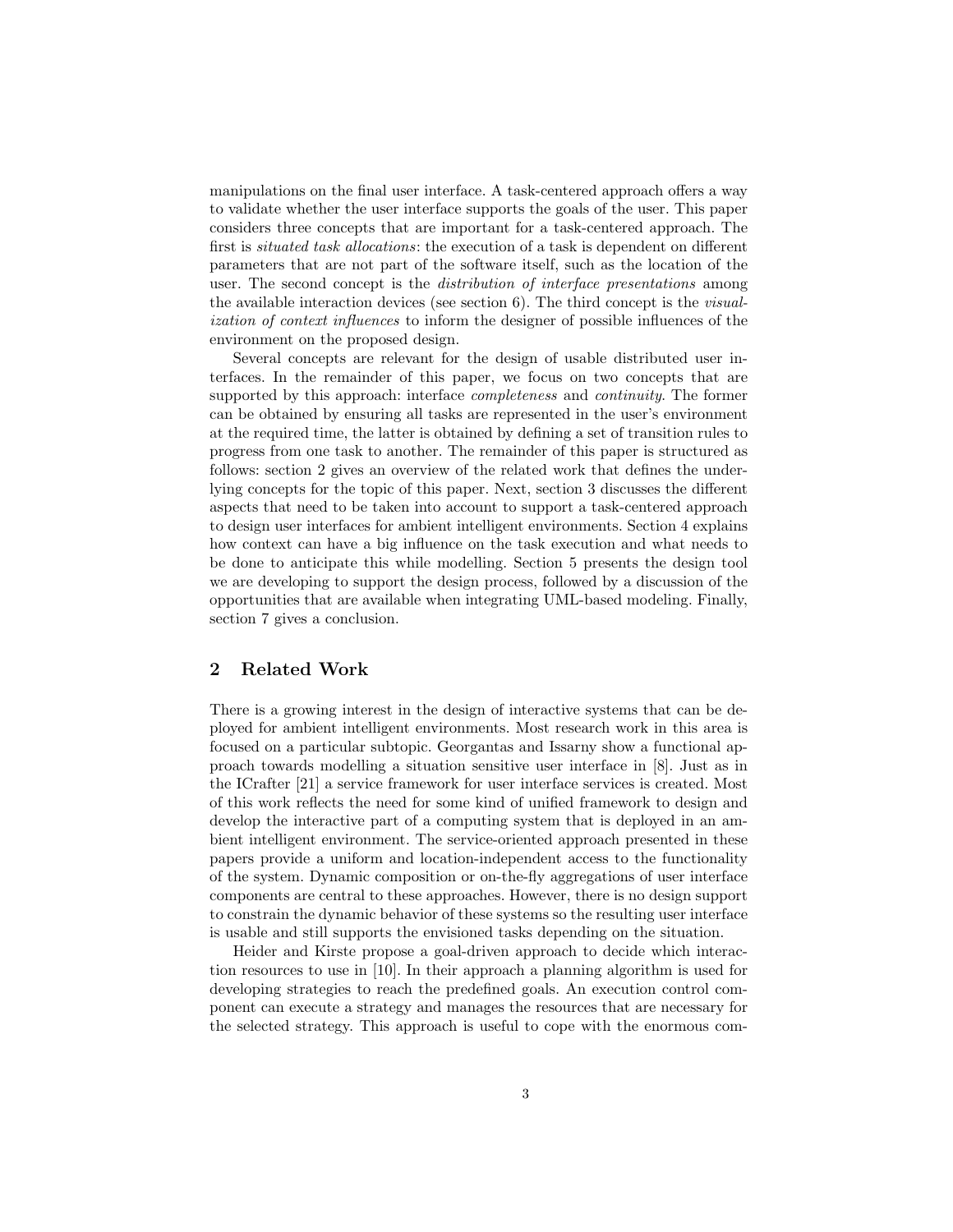plexity of designing a user interface that should work in an ambient intelligent environment. A task-centered approach could benefit by using a planning algorithm to calculate an optimal strategy for executing the required tasks with the interaction resources that are available.

Distribution of a user interface among different interaction resources or multiple surfaces is also gaining importance: unlike traditional desktop computing, a user interface in an ambient intelligent environment is no longer limited to one device that is the center of interaction. In [5] an ontology for multisurface interaction is proposed by Coutaz et al. This ontology offers an unifying framework for reasoning about distributed user interfaces. Because of the complexity of the covered types of problems, these kind of ontologies can only be shown to full advantage when it is used in a HCI design tool.

Balme et al. presented the CAMELEON-RT Software Architecture Reference Model for Distributed, Migratable, and Plastic User Interfaces [1]. Some type of middleware is provided (the Distribution-Migration-Plasticity middleware) to allow smooth integration of user interfaces that reside on different physical locations. In [26] we show the feasibility of automatically distributing a highly interactive website over several interaction resources.

Two requirements should be fulfilled to result in a usable distributable user interface: completeness and continuity. Completeness of a user interface means that all interaction tasks necessary to reach a goal at a particular moment are made accessible to the user regardless of the devices available in the environment (including the user's personal devices). This is achieved by using a task-centered approach. On the other hand, user interface continuity ensures the user can interpret and evaluate the internal state of the system while using different input/output devices [6]. Even when the distribution of the interface parts among the different interaction resources changes at run time, this property must hold. Providing support for the preservation of continuous interaction will pose a difficult challenge for a design methodology (and tool) that uses tasks, activities and temporal relations [19, 15].

## 3 Properties of Ambient Task Modelling

#### 3.1 Task Notation and Dialog Derivation

We use Paterno's ConcurTaskTrees  $(CTT)$  notation [20, 17]; a notation for task modeling that provides temporal operators between tasks. This notation allows to extract task sets where each task set contains tasks that should be "active" during the same period of time in order to reach a (sub)goal. This concept is called Enabled Task Sets (ETSs) [20]. For a given task model M several of such enabled task sets can be identified: each set contains tasks that execute within the time frame defined by the set and do not overlap with other tasks from other sets. We can describe this process by the function  $f : M \to TS_1, TS_2, \cdots, TS_n$ that maps a task model M on the enabled task sets  $TS_{i,1\leq i\leq n}$ . Several design tools exist that provide this ETS extraction functionality by means of the Con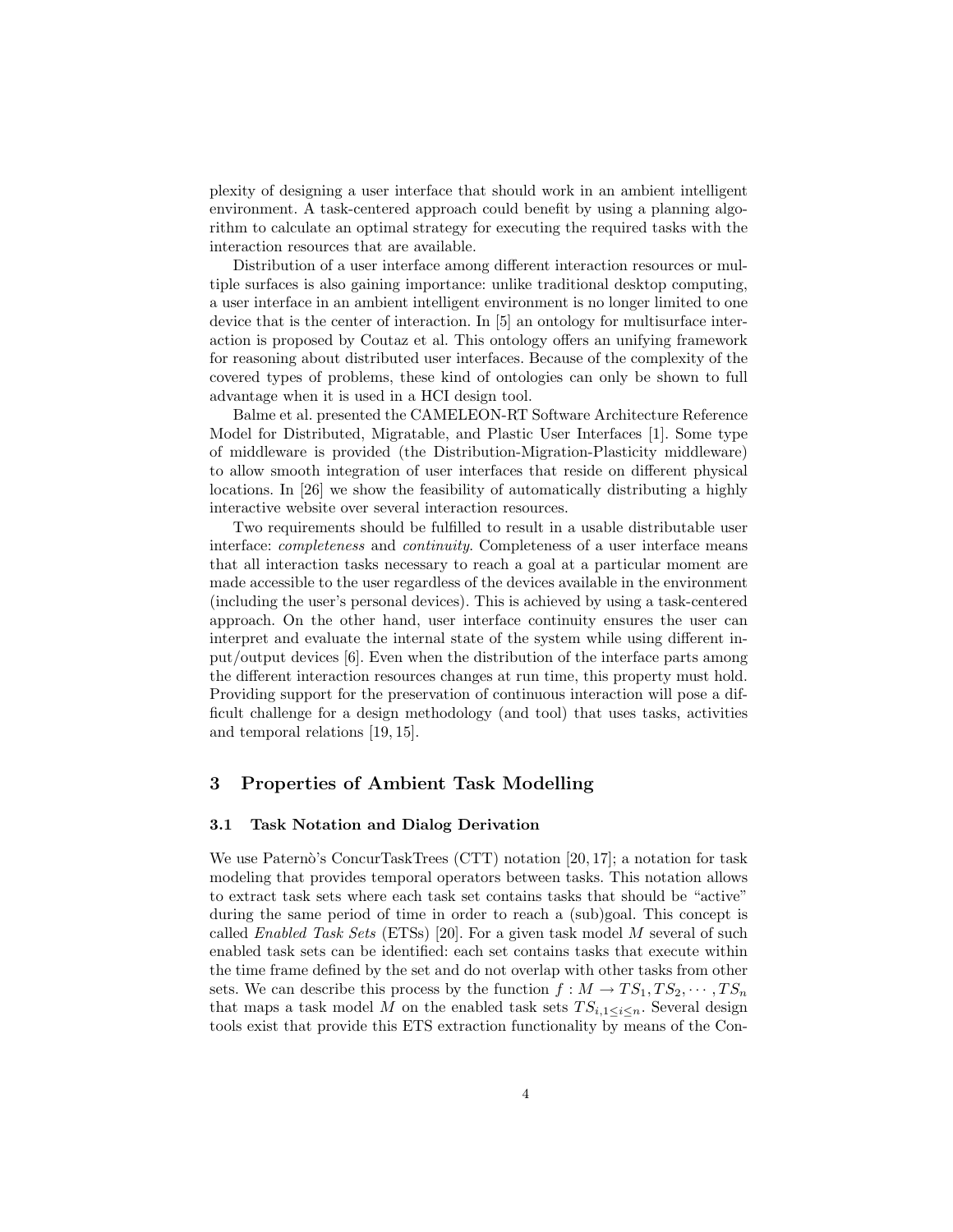curTaskTrees notation and their use is described in existing literature [17, 16, 13, 24].

Each task set  $TS_{i,1\leq i\leq n}$  contains a subset of tasks  $t_1, t_2, \dots, t_m$  from the task model M. A task set requires a distribution configuration for the tasks it contains: the representation of a task set is distributed among different devices that are available in the environment. Notice a user interface distribution is defined in section 1 and specifies the combination of tasks in a dialog with the available interaction devices. Because of the temporal relations between different tasks, together with the fact there are no two ETSs that can overlap in time, a sequence of ETSs can be identified that the user(s) should execute to reach the goals at hand. Figure 1 depicts an example of such a sequence of enabled task sets (labeled with TS1, TS2, $\dots$ ).

#### 3.2 Task-set Distributions

The first property we consider in our approach is completeness. User interface completeness indicates that all interaction tasks needed to reach a goal at a particular moment are made accessible to the user regardless of the interaction resources available in the environment (including the interaction resources exposed by the user's personal devices). The use of ETSs to guide the design process ensures this property: all tasks of the active ETS need to be allocated to interaction resources that can handle these tasks. From a given task model the number of ETSs that can be found is exactly the minimal number of logically different interfaces (or "presentation units" according to [7]) the designer should provide to allow the user to access the complete functionality of a system. Figure 1 shows how tasks in an active ETS are distributed over interaction resources in the environment. Notice ETSs can be ordered in time because of the definition given above (this ordering is also referred to as the dialog model).

The second property we consider is continuity. User interface continuity ensures the user can interpret and evaluate the internal state of the system while using different interaction resources. When the distribution of the interface parts changes at run time, this property must hold. Providing support for the preservation of continuous interaction will pose a difficult challenge for a design methodology (and tool) that uses tasks, activities and temporal relations [19]. In our approach continuity is supported by constraining the possible taskdistribution strategies. For example; a possible constraint to support continuity is the *fixed task constraint* which is formalized as follows: if  $ETS_i$  is enabled and  $\exists t \in M : t \in ETS_i \land t \in ETS_j$  then t will not be re-distributed when a transition from  $ETS_i$  to  $ETS_j$  is executed. In other words: a task that reoccurs in different ETSs can be restricted to the same device when the transition to the following ETS is made. In figure 1, task  $\beta$  is an example of the application of such a fixed task constraint for the transition from  $ETS_5$  to  $ETS_3$ .

We can add more specific constraints depending on the properties of the devices. For  $t \in M$ , t can be constrained to a set of devices  $D_c$  that is a subset of all available devices D, and  $\forall d \in D_c$ ,  $\pi_c(d) = 1$ .  $\pi_c(d)$  is a projection of the property c over the element  $d$ ; c represents a property of a device  $d$ . E.g.: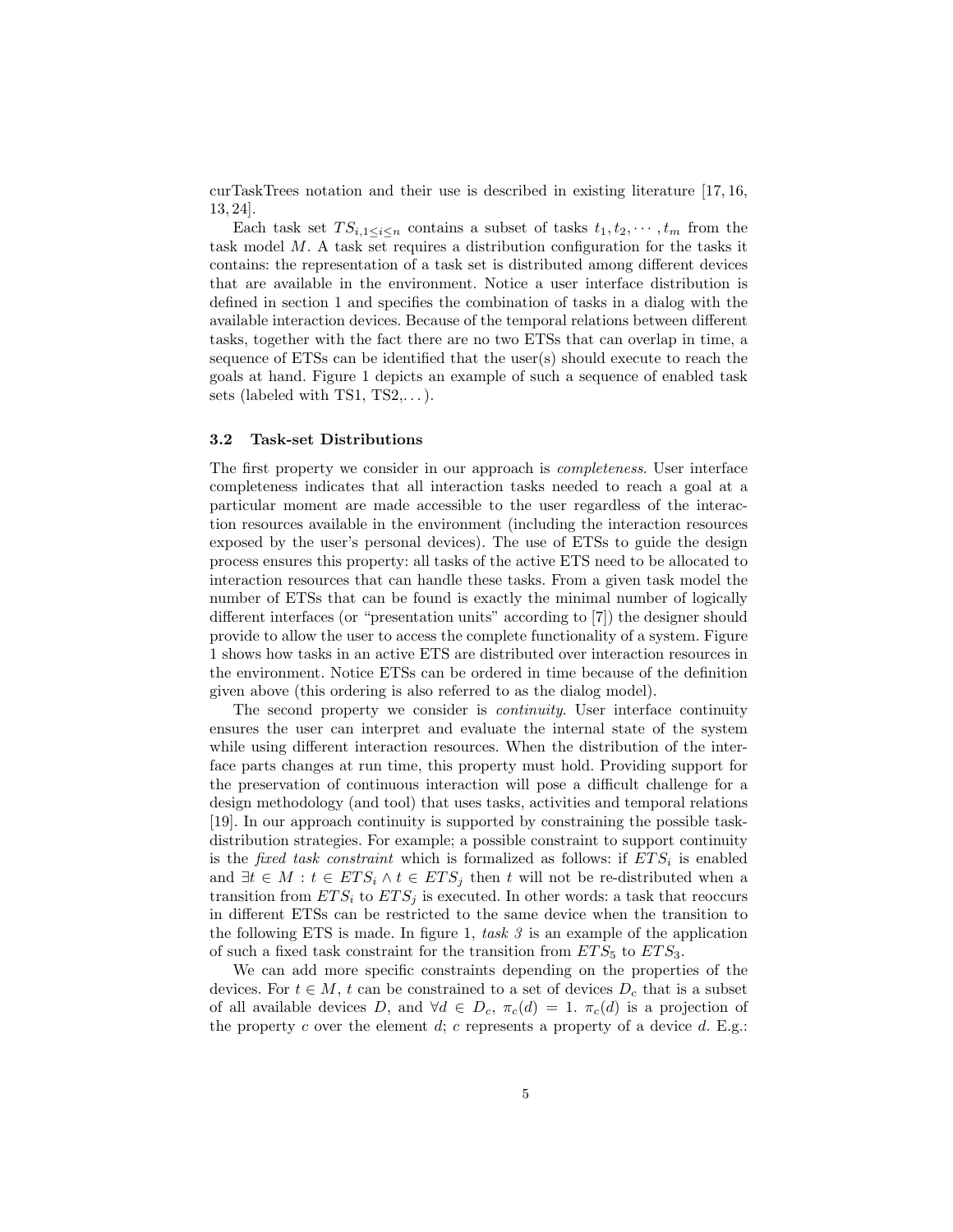

Fig. 1. Different Enabled Task Sets on a timeline with their distribution

when distributed, certain tasks can be constrained to devices that have some kind of network communication available. In this example the property value is 0 if there is no network communication available and 1 otherwise. Of course, a distribution can also be constrained according to a value of a property such as the quality of network communication that is available. This can be expressed as  $b_1 \n\t\leq \pi_b(d) \leq b_2$ , where b is the attribute of d representing the bandwidth available at element  $d, b_1$  is the lower boundary of the required bandwidth and  $b_2$  the upper boundary.

The properties such as the bandwidth should be made explicit in the design tool. This allows the designer to use these properties while modelling the interactive system. Section 5 shows how the device model and constraints are combined in an environment model and used in a tool to support task-modelling for ambient intelligent environments. The environment model can also be represented as a UML deployment diagram that encodes the available interaction resources, relations between interaction resources and properties of both resources and relations. Section 6 shows the relation of the environment model and the deployment diagram.

#### 3.3 Task Migration Paths

The previous section discussed the distribution of tasks of each individual ETS taking into account continuity and completeness of the user interface. Once an appropriate set of task-set distributions is found for each ETS, the designer should be able to constrain the transitions from one ETS to another. A lack of continuity because of a context switch (other devices that come into play, tasks that appear and dissapear,. . . ) can have a disastrous effect on task performance.

In traditional MBUID this is represented by a dialog model and the transitions between different dialogs. These transitions could be invoked by simple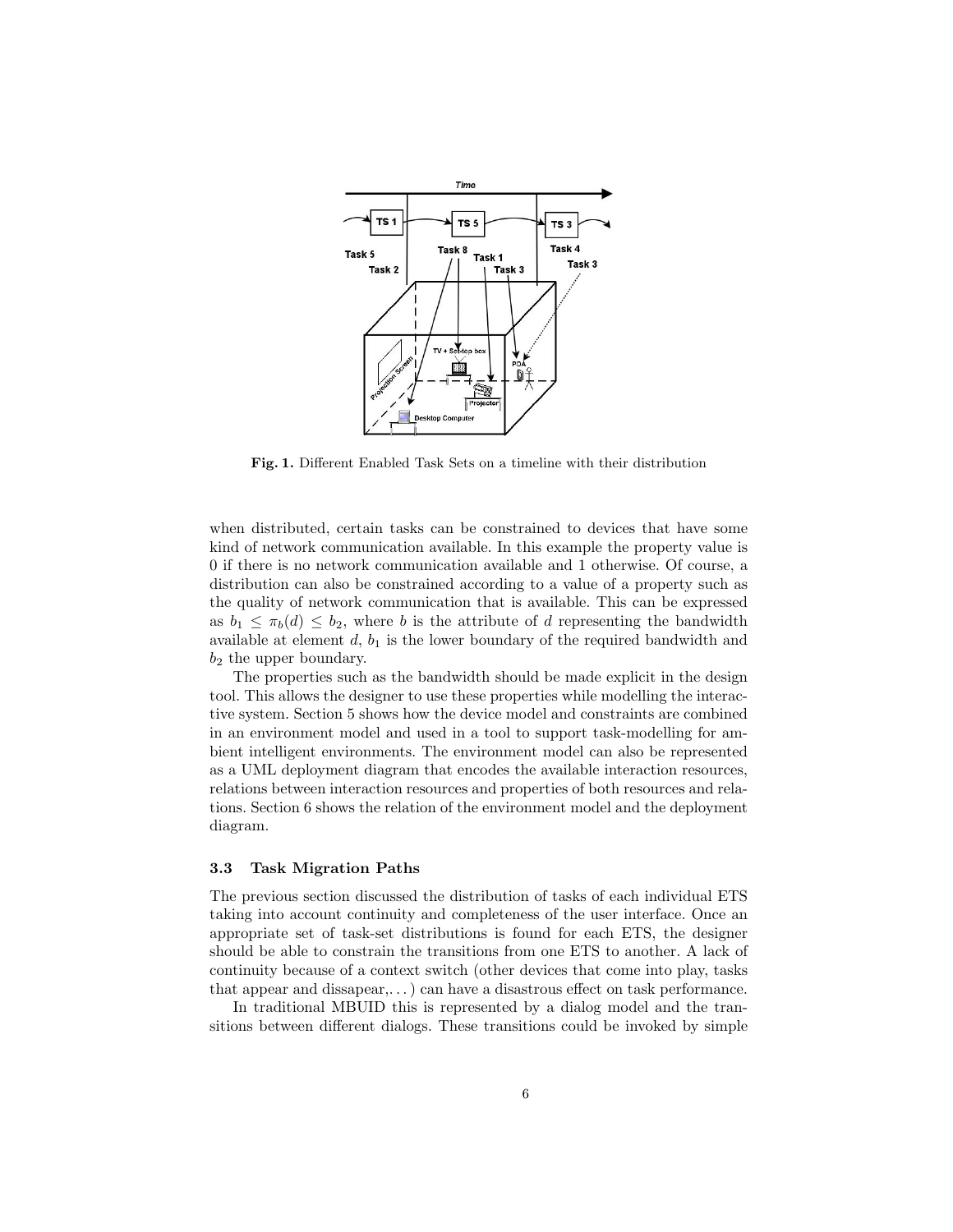interactions such as a window manipulation [24]. In an ambient intelligent environment things are more complicated however: the *physical location of the user* interface parts differs from one dialog to another in contrast with a single-device system where a dialog is always represented on the same device. The design of such a system should make sure the cognitive burden of making a transition is minimized while supporting the tasks and goals of the user. Denis and Karsenty describe a set of design principles to ensure inter-usability in a multi-device environment [6]: inter-device consistency, transparency and adaptability of device usage. In this paper we focus on the first principle to support task set transition continuity. Inter-device consistency is composed out of four levels: perceptual (appearance and structure), lexical (labeling), syntactical (operations) and semantic (service functionality) consistency. The former two levels, perceptual and lexical consistency, are provided by the presentation model that is used. The latter two levels, syntactical and semantic consistency, can be enforced by defining a set of constraints in the environment model as shown in the previous section. The support of these types of consistency levels inside the different models contributes to a better continuity while making the transition from one ETS to another.

#### 3.4 Task Representations

Each interaction task from the task specification should be presented in the environment one way or another so the user can interact with it. In particular the interaction tasks can be annotated by different ways they can be presented to the user(s). For each task  $t \in M$  an abstract user interface description  $x \in$  $\{X_1, X_2, ..., X_n\}$  can be retrieved, the set of related user interface descriptions is referred to as the presentation model. Based on the findings in related research (of which an overview can be found in [12]), a user interface description is specified using an XML-based notation. Figure 1 shows how the high-level user interface descriptions of all tasks available in an ETS are distributed among different appropriate interaction resources available in the environment while the user continues her/his interaction with the application, from one active ETS to the other.

For each ETS there are different possibilities of how the user interface representing the set of tasks can be divided. In [26] we showed a method that uses XHTML as the presentation language and a set of rules and a cost function to select the "preferred" distribution configuration among all possible configurations. The XHTML document was subdivided according the tasks it supported, and the different parts were distributed among the available devices in the neighborhood of the user.

# 4 Contextual Task Constraints

The allocation of a task to a set of interaction resources can also constrain the execution of the task. For example: a task can only be valid within a certain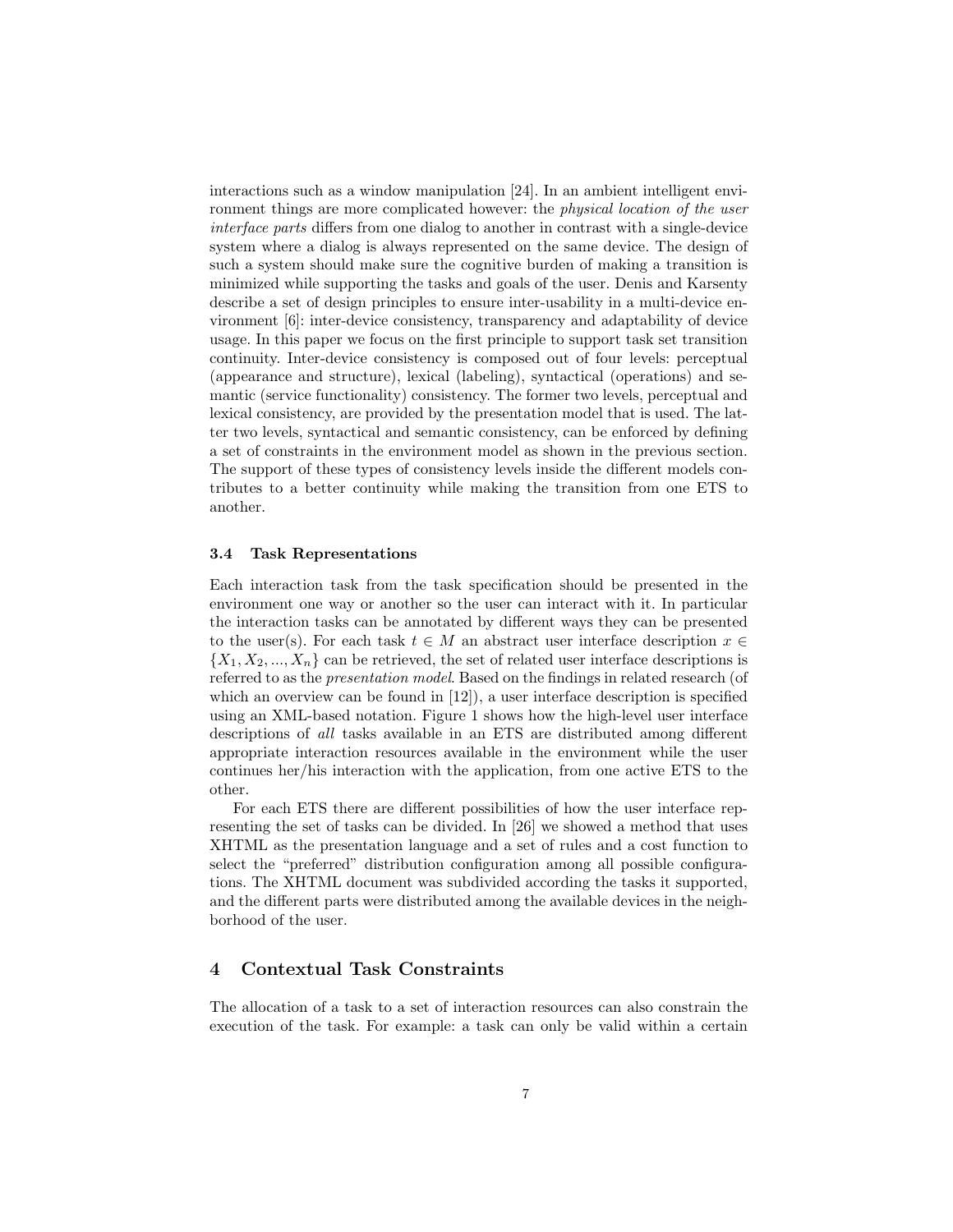physical range because the interaction resource it is allocated to, has to maintain a communication channel with another device that executes a parallel task exchanging information with the first task. Figure 2 shows this scenario. In [2] we presented an approach to take these kind of context switches explicitly into account in the task and the dialog model. A decision task can be inserted in the task model: this type of task allows a designer to specify a set of rules that can select an alternative task set to execute according to the context of use. This approach allows us to insert a decision rule in the task specification that will select another task set when the device is out of range. How this works and what the effects on the dialog model are is described into detail in [2]



**Fig. 2.** Location constraint example for the task specification  $T_1$  []  $|T_2$ .

To support this kind of reasoning for a task-centered approach we need to extend the semantics of the task specification with new constraints besides the temporal constraints and hierarchical structure. More precisely: we need to relate the context of use and the task set in terms of constraints over the task distribution behavior. Elaborating on the example of figure 2, where there are two tasks that can be executed in parallel and exchange information while performing  $(T_1 | \text{E} | T_2)$  two different constraints can be identified for these two tasks:

- 1. both tasks should be observable at the same time by the user
- 2. both tasks should be able to exchange data using some kind of communication channel.

The first one depends on the designer's intentions and should be part of the task specification, the second one can be derived from the task-device allocations. With either one (or both) of these constraints there is only one possibility: the device that represents  $T_2$  has to be located in the predefined area of the device presenting  $T_1$ . Notice  $T_1$  and  $T_2$  belong to the same ETS, since they can be executed during the same period of time. This example is equally valid for the construction  $T_1$ | []| $T_2$ | []|  $\cdots$ | []| $T_n$   $(T_1, \cdots, T_n$  belong to the same task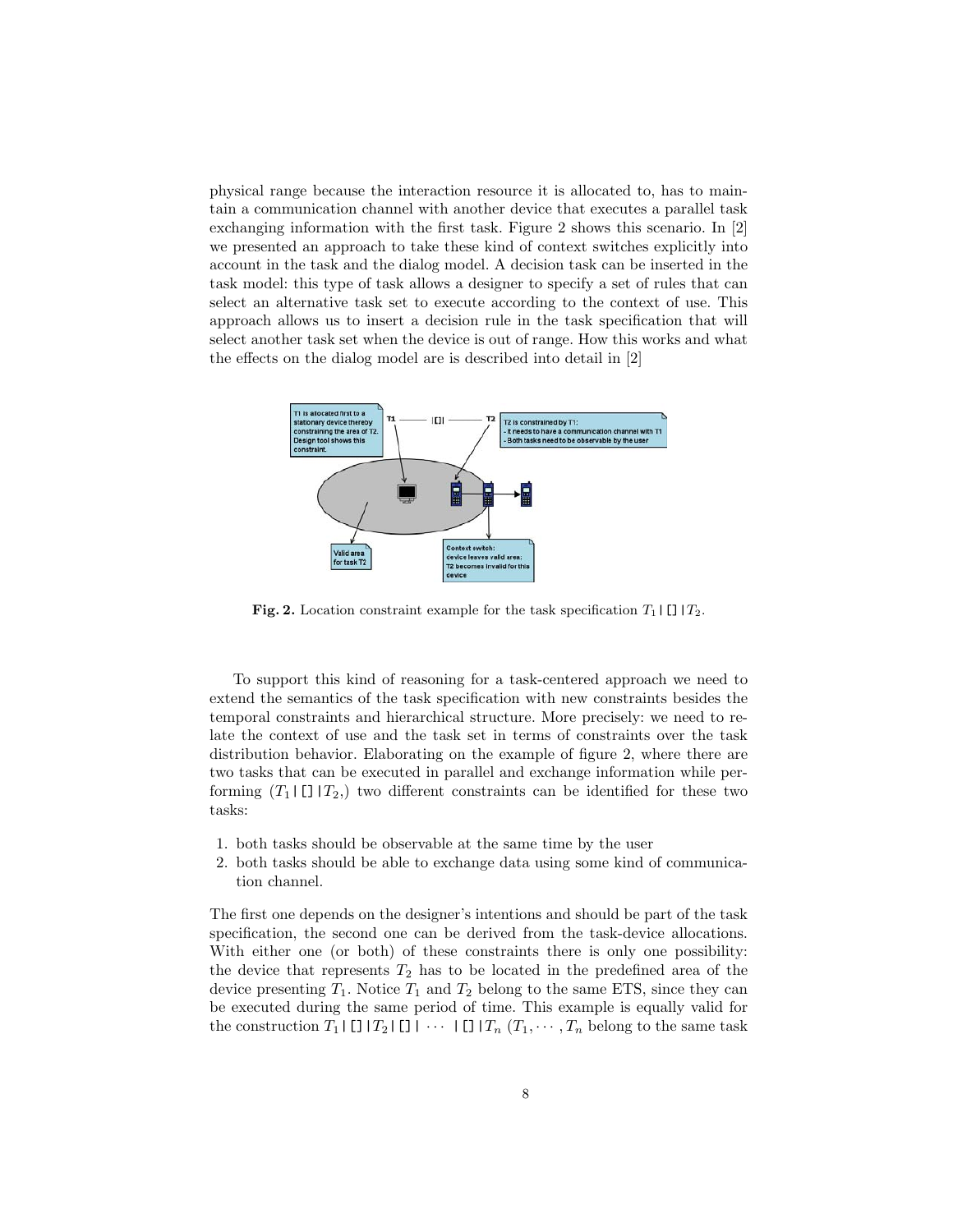set), but the number of constraint checks involved to evaluate a distribution configuration for all tasks increases to  $\binom{n}{2}$  in this situation. If the number of areas increases to m, the number of constraint checks increases exponentially since there are now  $\binom{n}{m}$  possible combinations. The number of possibilities that a designer would have to check by hand is not feasible without any tool support. Our approach allows to visualize these constraints and automatically define valid task distribution configurations according to the task specification.

The example in the previous paragraph focused on a typical intra-ETS relation: a relation between two tasks in the same ETS. It is sufficient to take this into account for a distribution configuration for a single ETS. In other cases however, similar concerns arise. For example, the construction  $T_1$  []>>  $T_2$  []>>  $T_3$  []>>  $\cdots$  []>>  $T_n$  implies that every task is in a separate ETS, but still requires each task  $T_{i,1\leq i,\leq n-1}$  to exchange information with its successive task  $T_{i+1,1\leq i,\leq n-1}$ . These types of relations have to be taken into account for the possible migration paths between task sets.

## 5 The MoDIE Platform

The models discussed in the previous section are all integrated by the MoDIE platform, a platform that supports a user interface design process for ambient intelligent environments. The central model is the task model, describing the set of tasks the (ubiquitous) application supports. Other models include the environment model that lists all available interaction resources in the environment of the user, a dialog model containing the ETSs derived from the task model, a presentation model that can be related to the tasks in the task model and an interaction model describing the interaction between the user interface and the application logic. Every view in MoDIE offers direct manipulation of these different models and visualizes the relations between different models appropriately. Figure 3(c) shows an environment view combined with a task view that allows to assign tasks to interaction resources.

The environment model in MoDIE can be used in two different manners: statically and dynamically. The former implies the user interface designer defines a custom list of interaction resources, the latter implies that this list is created automatically by using off-the shelf service discovery protocols (currently MoDIE supports UPnP<sup>1</sup>). In both approaches the location or range of operation of a device is included in the environment model. We extended the UPnP discovery mechanism to retrieve this information if possible. With the support for a realistic environment model in place we can design, test and change a task specification for different environment models.

Tasks can be related with interaction resources of the environment model in two ways:

1. Automatically: task can be allocated among the available interaction resources automatically by applying the different constraints.

 $1$  http://www.upnp.org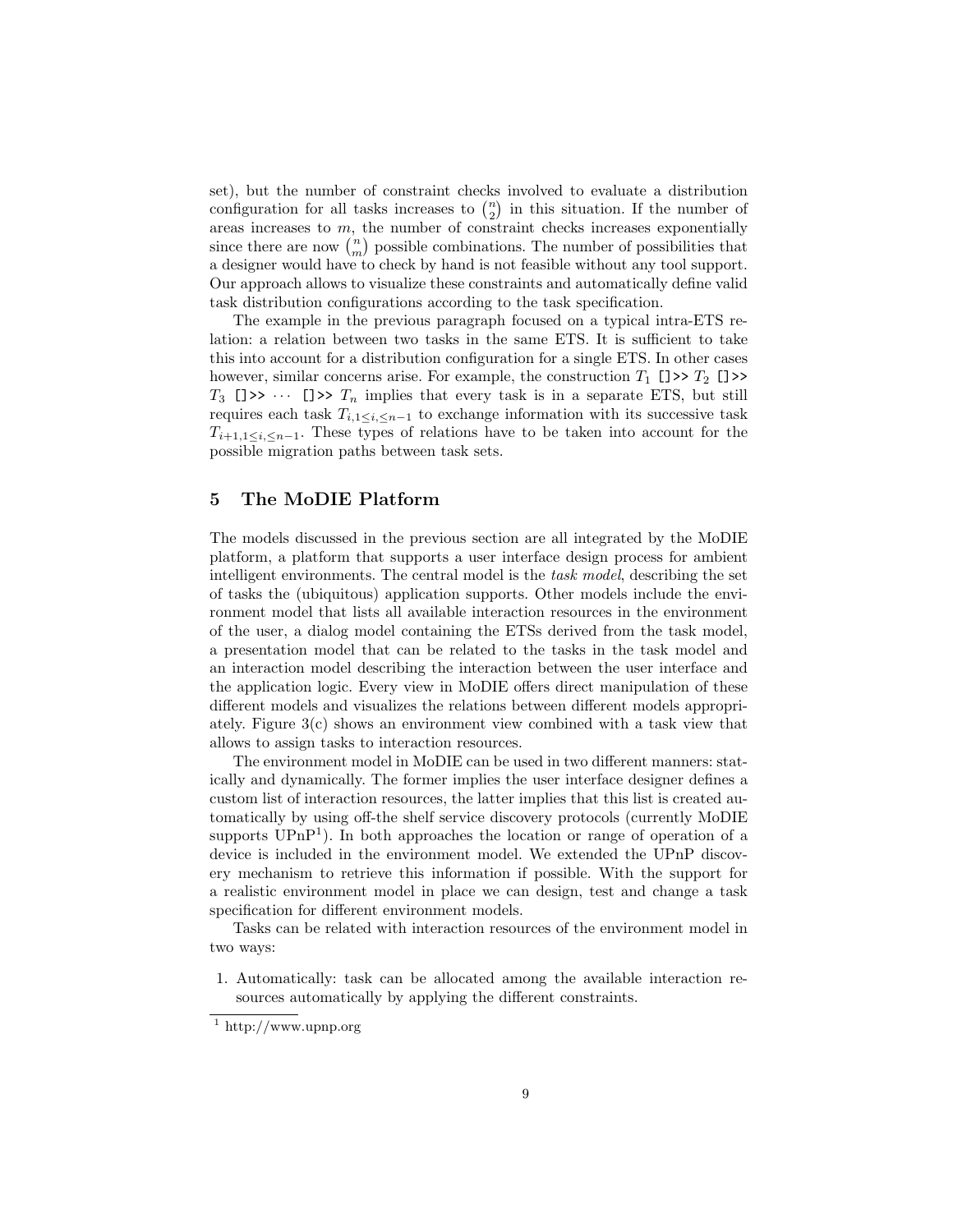





(b) Visualizing a distribution configuration for a task set



(c) Allocating tasks from a task specification to devices in an ambient intelligent environment

Fig. 3. Different views of the MoDIE tool.

2. Manually: usually, there are a number of solutions that are valid w.r.t. the constraints defined by the different models. MoDIE supports manual editing of the task allocations (which actually presents the task-environment interrelation): the designer can relate tasks with interaction resources and observe the effects of these changes.

Constraints on properties of the interaction resources that are available in the environment model can be checked by using XPath queries, since the environment model is expressed as an XML document. The XML document is based on the CoDAMoS ontology [22] and can be constructed and processed by our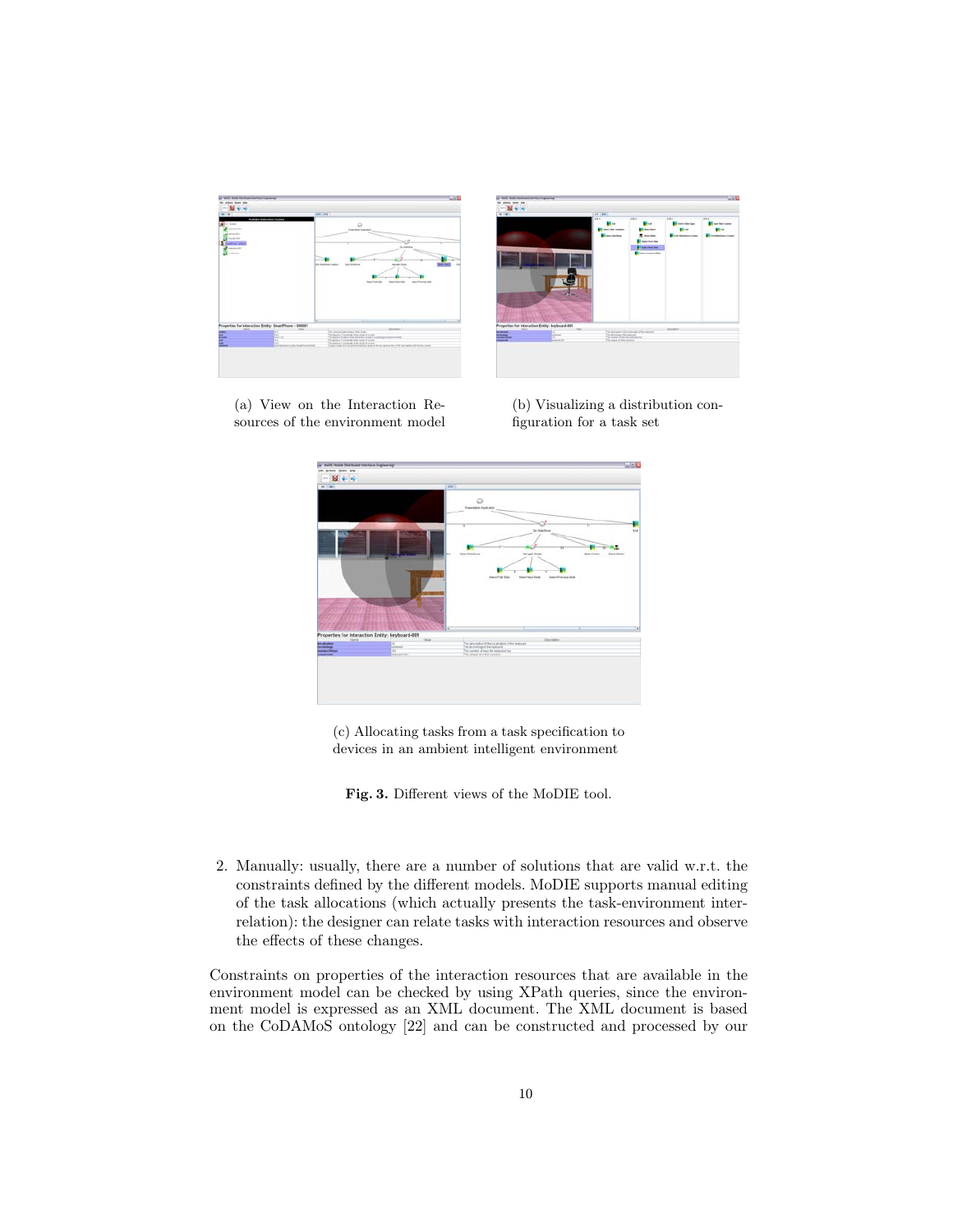MoDIE tool. A constraint check on a property of an interaction resource can be translated in an XPath query that is executed on this XML document. Part of the XPath query is just an implementation of the projection function of section 3.2 which maps an interaction resource property on a value in the domain of this property. Another part of the XPath query reflects the condition on the value of this property. Listing 1.1 shows an excerpt of the environment model. Other properties such as the physical location of an interaction resource in a room inside a building can also be included in the environment description.

Listing 1.1. An MoDIE environment model description.

```
<modie:interactionCluster
  xmlns:modie="http;//research.edm.luc.ac.be/modie/"
  xmlns:xsd="http://www.w3.org/2001/XMLSchema"
  xmlns:codamos_ont="http://edm.luc.ac.be/codamos#">
<modie:interactionResourcesList>
  <modie:interactionResource owlClass="LcdScreen">
     <modie:propertyList>
       <modie:property type="xsd:string"
          name="resourceId" unit="false">
         <modie:propertyValue>lcd-002</modie:propertyValue>
       </modie:property>
       <modie:property type="xsd:int"
          name="width" unit="true">
         <modie:propertyValue>4</modie:propertyValue>
         <modie:propertyUnit>cm</modie:propertyUnit>
       </modie:property>
       <modie:property type="xsd:int"
          name="height" unit="true">
         <modie:propertyValue>12</modie:propertyValue>
         <modie:propertyUnit>cm</modie:propertyUnit>
       </modie:property>
       ...
   </modie:interactionResource>
    ...
 </modie:interactionResourcesList>
  ...
</modie:interactionCluster>
```
An important aspect of the MoDIE design tool will be the possibility to simulate the run-time behavior of the distributed user interface. This simulation is considered as a view on the different models that are built with the MoDIE support tool and is integrated with the other views. The simulation creates a 3D model of the environment model (using the Java3D API<sup>2</sup>), and uses the list of interaction resources to dynamically render the user environment. A simulation module aids in defining the appropriate Task Migration Paths. Figure 3(a) shows the MoDIE combined view of the environment model and the dialog model (expressed as a set of task sets). By moving the mobile device away from the

<sup>2</sup> http://java.sun.com/products/java-media/3D/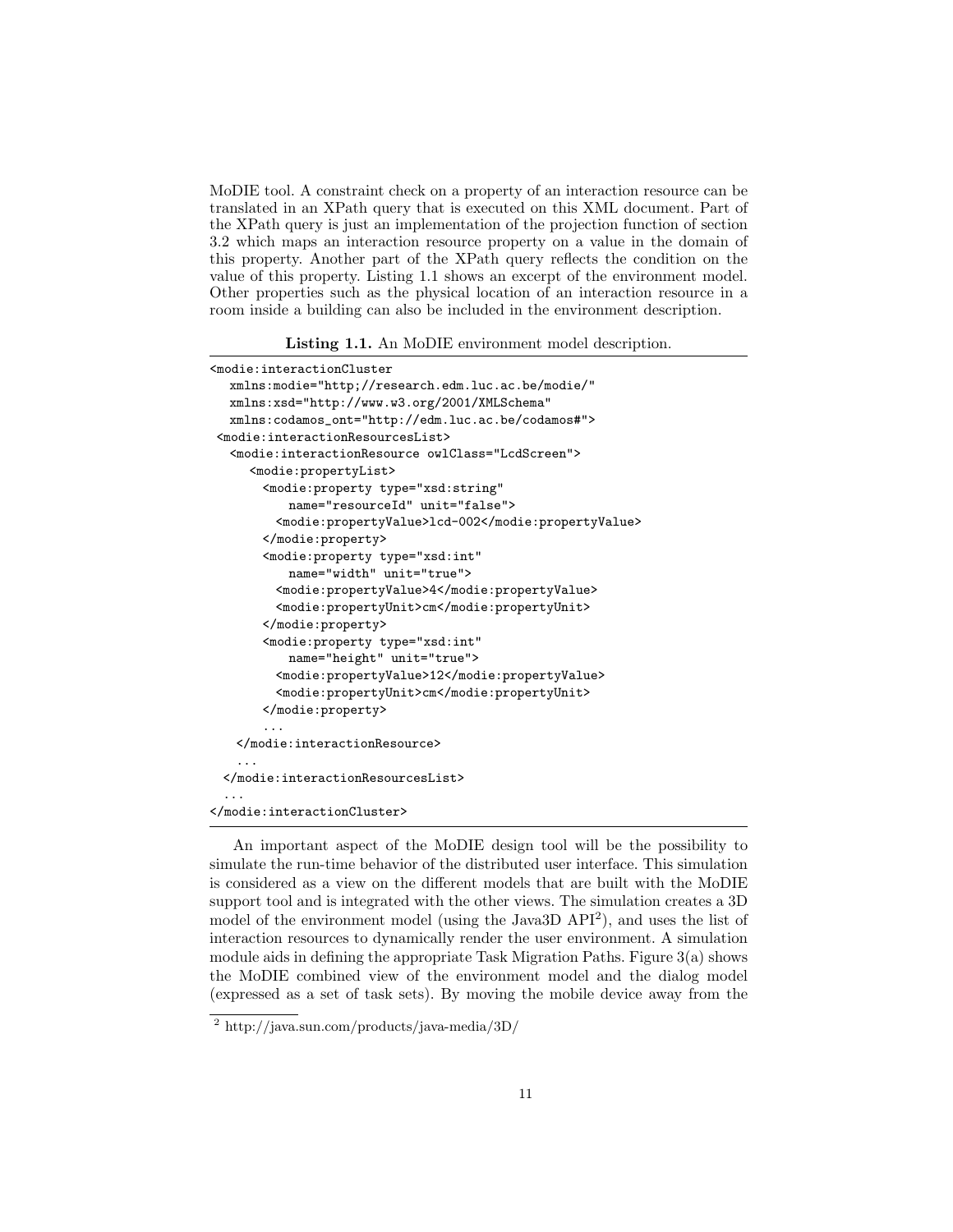desktop computer the designer can see what kind of transitions are invoked and how the design fits in the simulated situation.

Relating tasks with devices through direct manipulation on the 3D view of the environment model is obviously more intuitive than working only with diagrammatic notations. Although this model supports direct manipulation, it is also suitable to visualize existing relations already created between the other models. This way the designer will have a graphical overview of the user interface distribution and instantly sees the effect of model manipulations.

## 6 Integration with UML-based Software Engineering

This section details a mapping of the previously introducted concepts to UML 2.0 [18] and how this mapping can be used to combine the approach with modeldriven engineering. We made the choice to use UML 2.0 in order to have a rigorous description of the different aspects of interactive software based on a proven technology. The fact that is has better facilities for model-driven development which can bring a boost to design methodologies based on a diverse set of models is promising.

An integration with the UML modeling languages is important for several reasons: first of all it makes aids in bridging the gap between the HCI designer and the software developer. In particular for the complex domain described in this paper (ambient intelligent environments) there is currently no support to integrate the design of application logic with the interaction design. Besides the fact UML is widely accepted, it also offers a more formal way to describe the functionality of a system and it provides the tools to relate a user interface with the functionality that is represented by this user interface.

#### 6.1 Mapping to UML 2.0

To represent the architectural aspects of a distributed user interface, we propose the use of UML 2.0 deployment diagrams. The deployment diagrams can be used to describe some features in more detail, which cannot be seen easily in the 3D view. One part of the architecture is the communication channels that are available between the different interaction clusters. Another is the composition of an interaction cluster; which interaction resources are contained in the cluster. Traditionally, the deployment diagram is a static diagram, but in the current setting this diagram depends on the context-of-use. Section 5 introduced the dynamic discovery of available interaction clusters: the result of such a discovery can be visualized as a deployment diagram. Since the content of the deployment diagram depends on the point in time when a discovery is executed, it is possible to have many deployment diagrams for a single application.

The distribution of a user interface can be specified by allocating parts of the user interface to specific interaction resources or interaction clusters. There is a natural mapping from interaction clusters and interaction resources to Devices in UML 2.0, where the former can contain other Devices (interaction resources) and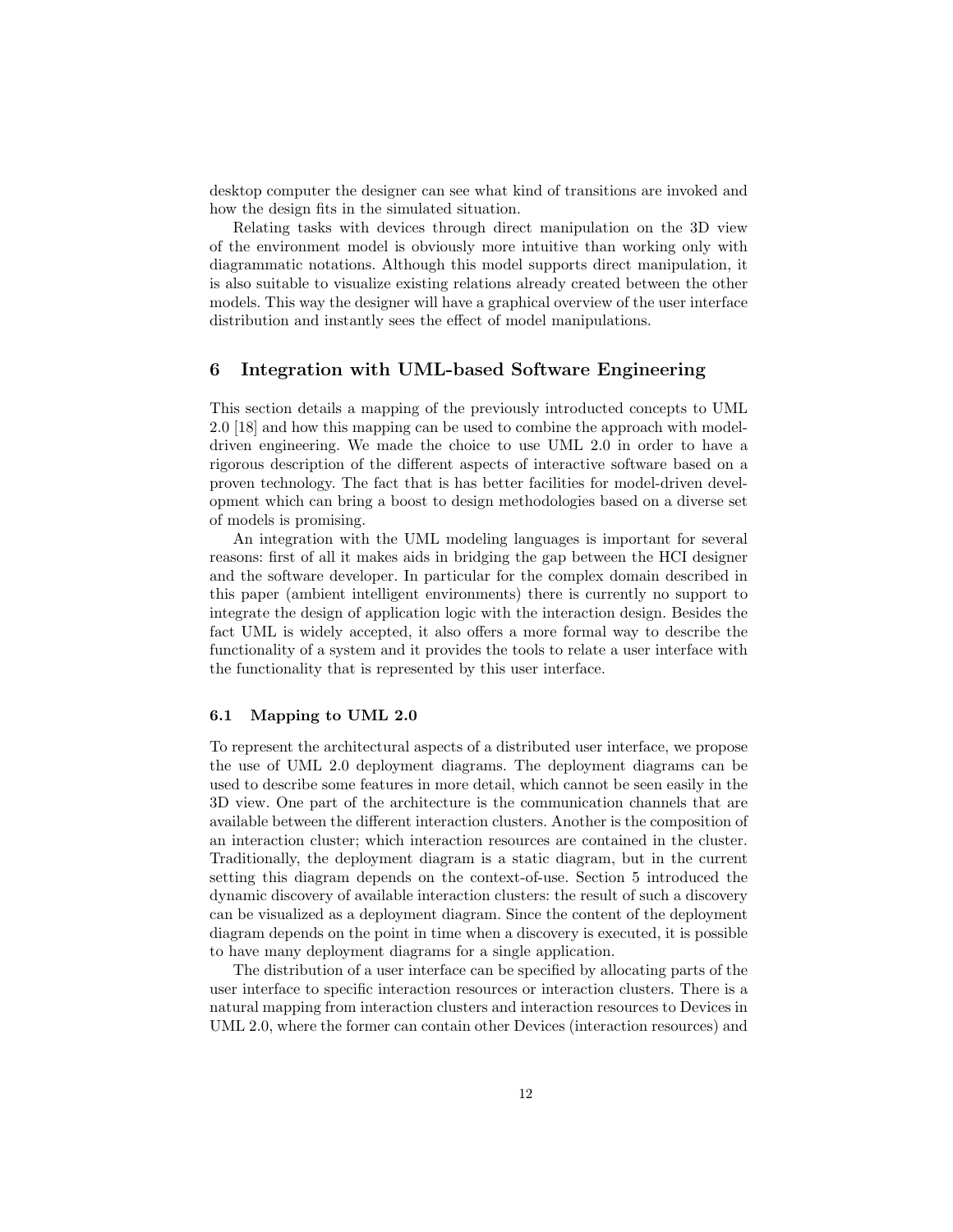the latter cannot, due to the definition of an interaction resource (see section 1). A part of a user interface can be allocated to a certain device by specifying the deployment of an Artifact to a specific node. Specific stereotypes can be used to define the kind of Artifact that is used. In the early stages of design, these stereotypes can be used to denote the function of the user interface part (input, output, or action; triggering of functionality).

In figure 4 the scene and allocations from figure 1 are represented using the UML deployment diagram. In this diagram, interaction clusters and interaction resources are represented by Nodes, while the physical representation of the task, the user interface through which the task can be performed, is depicted as an Artifact. An integration of this approach into MoDIE allows the designer to get adapted representations of the deployment diagram for the different possible situations. The use of stereotypes and the associated tagged values can allow adapted representations in standard UML modeling tools, should MoDIE support saving configurations manually or semi-automatically selected by the designer into XMI [9]. The advantages and disadvantages of both approaches are currently under investigation.

The earlier mentioned Artifacts can be stereotyped to denote the kind of user interface parts they represent. Three types of parts are identified: input, output and action. An input part can also contain labels, drawings or sound that is necessary or aids in the understanding of what information should be put into the system. Selection from a non-empty set of options is also considered input. An output part is a part of the user interface that shows information provided by the application core, including all relevant labels etc. An action is a part of the user interface that is responsible for triggering functionality in the application core. Note that action and input are not mutually exclusive.

Artifacts can optionally be linked to the components or classes that are used to realize them, using the standard UML 2.0 manifest relationship to define the implementation of the user interface. We thus propose that the physical (and logical) structure of the user interface is defined using Artifacts, while the structure of the implementation is defined using the well-known UML structures as class diagrams or component diagrams. When the user interface is rendered based on the related presentation specifications, the realisation of the user interface can be done based on the Artifacts structure.

#### 6.2 Model-driven engineering

Abstract presentations can be derived from the tasks/task sets. These can be converted to concrete, albeit high-level description based on marks (stereotypes) made to the abstract models and context information (e.g. user profiles). The resulting concrete representation can be similar to the notation used for Canonical Abstract Prototypes [4], possibly including an allocation to interaction resources.

The use of abstractions can be useful to derive user interfaces that are consistent and complete, but have different appearances. It would be more difficult to design a multi-cultural, multi-device user interface that is both consistent and complete using separate designs. The use of model-driven development starting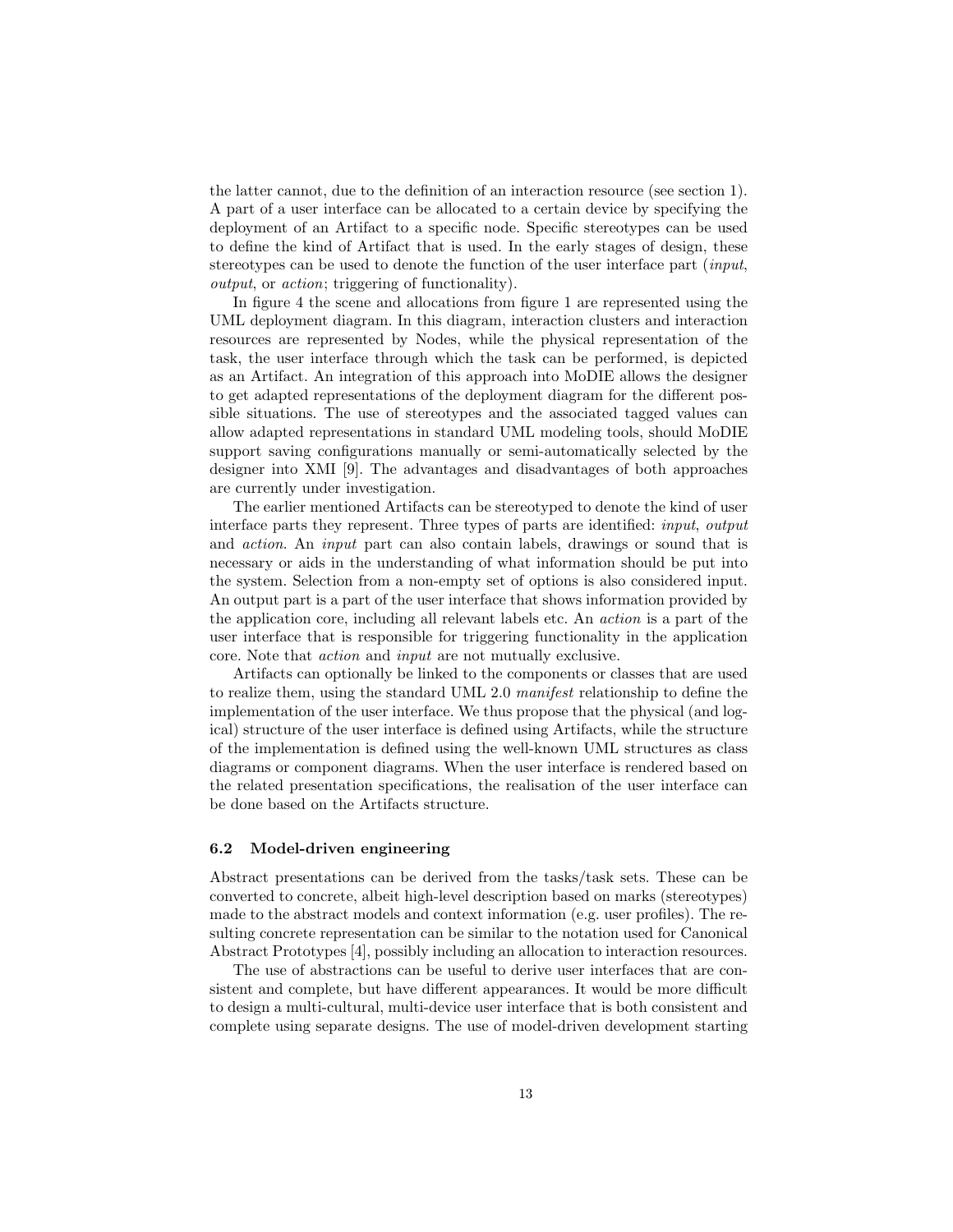

Fig. 4. Deployment diagram describing the task allocation of figure 1

from a high-level (platform independent) model that is refined through one, or possible multiple, transformations into a concrete user interface to drive or guide the design of a user interface can offer many benefits.

An example can be the realization of a wizard-based user interface on a kiosk system for American market versus a single form on a wall-sized screen operated by his smart phone for the Chinese market when both user interfaces could be used to perform the same tasks. At the highest level, both interfaces are represented using the same set of user interface components. Using multiple transformations, this high-level model is gradually translated into concrete models. This can be done by applying HCI design patterns or best practices based upon contextual information.

We envision two possible tool configurations for integration of MoDIE with model driven engineering to create a complete environment for the design of distributed user interfaces. In both configurations MoDIE provides the taskbased distribution facilities based upon the discovery of interaction devices and resources in the neighbourhood and designer input. MoDIE works at the tasklevel and relies on the linking of tasks to (declarative) user interface descriptions (using URI's) to accomplish effective distribution of user interfaces.

In the first configuration all necessary components to create the user interfaces are integrated into one integrated tool, as can be seen in figure 5(a). In this configuration, the distribution created in the MoDIE tool is passed to a separate part of the tool that works with UML and starts from a deployment specification as discussed in the previous section. Starting from this model, several transformations will be made that gradually transform the abstract model into different concrete models, specifying concrete user interface configurations for certain hardware configurations. These concrete models can then be translated into XML-based user interface descriptions of which the URI's can be delivered back into the MoDIE tool to create an actual deployment.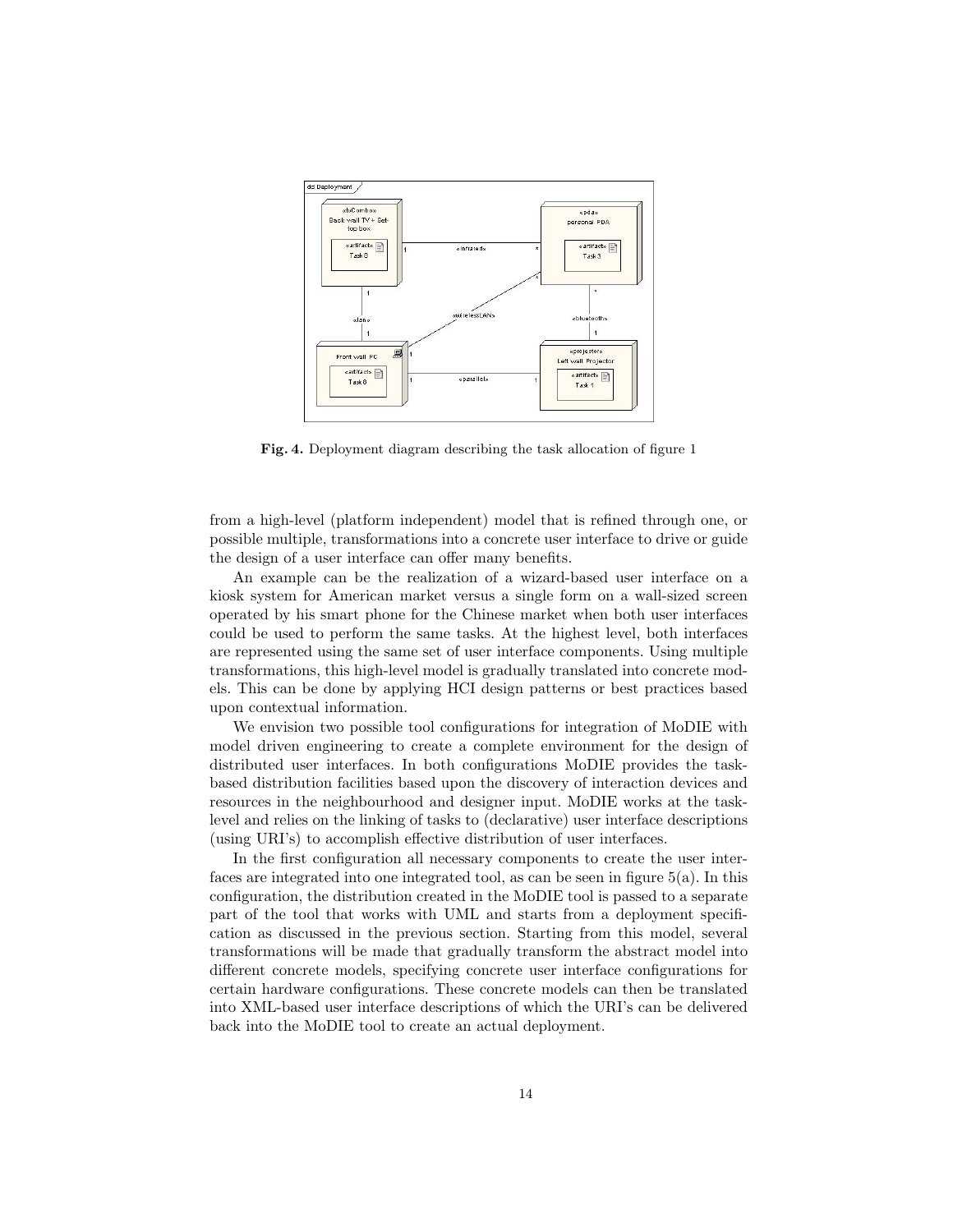The second configuration splits the total functionality over three parts (see figure 5(b)): MoDIE (1) for task distribution, once this task distribution is created, it is delivered in XMI-format to an UML-tool (2) supporting model driven engineering (MDE). After one or more transformations, the abstract representation that was given to the UML-tool is translated into one or more concrete models (of user interfaces) and is delivered to a user interface modeling tool that provides the look-and-feel to the user interfaces through the use of constraints and styles.



Fig. 5. MoDIE tool and model driven engineering.

# 7 Conclusions and Future Work

In this paper we investigated the requirements to support task-centered user interface design for ambient intelligent environments, where the user interface suppporting the tasks of the user is distributed among the available devices. We introduced MoDIE, a system that uses a task-based approach to design user interfaces for ambient intelligent environments. MoDIE allows a designer to combine a presentation and task model smoothly with an environment model. It visualizes task allocations in an environment and supports the design process by visualization and simulation techniques. User interface completeness (is the required functionality to reach the user's goals accessible?) and continuity (can we create a usable user interface for a dynamic environment) are the two main properties that are considered here. Both the visualization of the task allocations in the environment and the simulation of the execution of a task specification are the primary tools to ensure completeness and continuity.

Although there are several theoretical frameworks for determining the influence of device switching on the usability of a system, there is no support for a designer to apply these frameworks while designing a multi-device user interface. Further research is necessary to use these frameworks in tools that can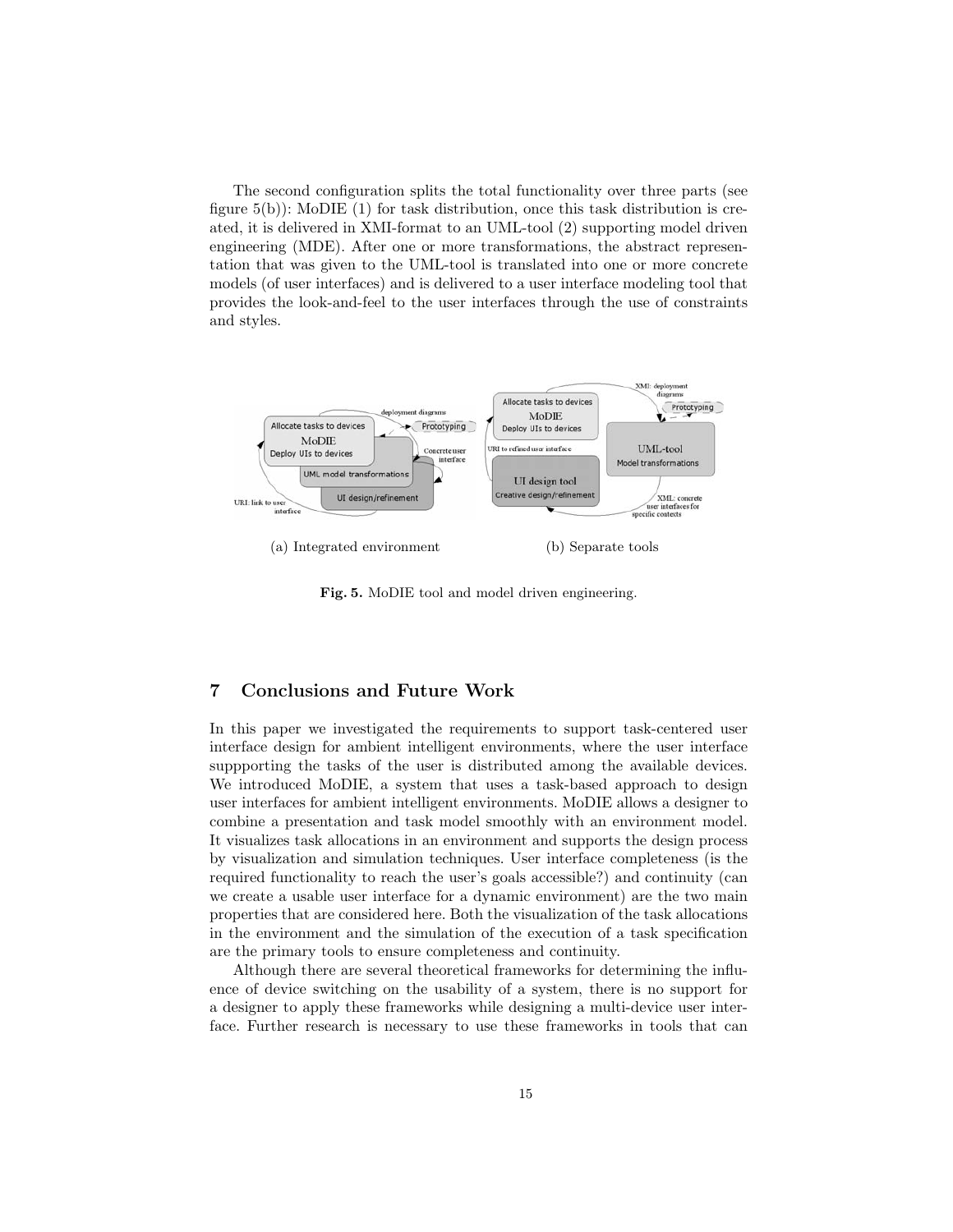visualize the effects of certain design decisions on the usability of the system. It is clear there are an overwhelming number of aspects that need to be taken into account to use MBUID for ambient intelligent environments. Traditional MBUID approaches do not take dynamic environments with different devices that can be used in parallel into account. This work contributes to a solution for this problem by investigating the issues that are specific for the design of user interfaces for these type of environments and structuring them so they can be incorporated in design tools and user interface generators.

## 8 Acknowledgments

The authors would like to thank Geert Houben, Frederik Winters and Tim Clerckx for co-developing the software supporting the ideas of this paper.

Part of the research at EDM is funded by EFRO (European Fund for Regional Development), the Flemish Government and the Flemish Interdisciplinary institute for Broadband technology (IBBT). The CoDAMoS (Context-Driven Adaptation of Mobile Services) project (IWT 030320) is directly funded by the IWT (Flemish subsidy organization).

## References

- 1. Lionel Balme, Alexandre Demeure, Nicolas Barralon, Joëlle Coutaz, and Gaelle Calvary. CAMELEON-RT: A Software Architecture Reference Model for Distributed, Migratable, and Plastic User Interfaces. In Markopoulos et al. [14], pages 291–302.
- 2. Tim Clerckx, Kris Luyten, and Karin Coninx. DynaMo-AID: a Design Process and a Runtime Architecture for Dynamic Model-Based User Interface Development. In The 9th IFIP Working Conference on Engineering for Human-Computer Interaction Jointly with The 11th International Workshop on Design, Specification and Verification of Interactive Systems, 2004.
- 3. Karin Coninx, Kris Luyten, Chris Vandervelpen, Jan Van den Bergh, and Bert Creemers. Dygimes: Dynamically generating interfaces for mobile computing devices and embedded systems. In Luca Chittaro, editor, Mobile HCI, volume 2795 of Lecture Notes in Computer Science, pages 256–270. Springer, 2003.
- 4. Larry L. Constantine. Canonical abstract prototypes for abstract visual and interaction design. In Proceedings of DSV-IS 2003, number 2844 in LNCS, pages  $1$  – 15, Funchal, Madeira Island, Portugal, June 11-13 2003. Springer.
- 5. Joëlle Coutaz, Christophe Lachenal, and Sophie Dupuy-Chessa. Ontology for Multi-surface Interaction. In Matthias Rauterberg, Marino Menozzi, and Janet Wesson, editors, Human-Computer Interaction INTERACT '03: IFIP TC13 International Conference on Human-Computer Interaction.
- 6. Charles Denis and Laurent Karsenty. Inter-Usability of Multi-Device Systems A Conceptual Framework, pages 373–385. Wiley, 2004.
- 7. Jacob Eisenstein, Jean Vanderdonckt, and Angel R. Puerta. Applying modelbased techniques to the development of uis for mobile computers. In Intelligent User Interfaces, pages 69–76, 2001.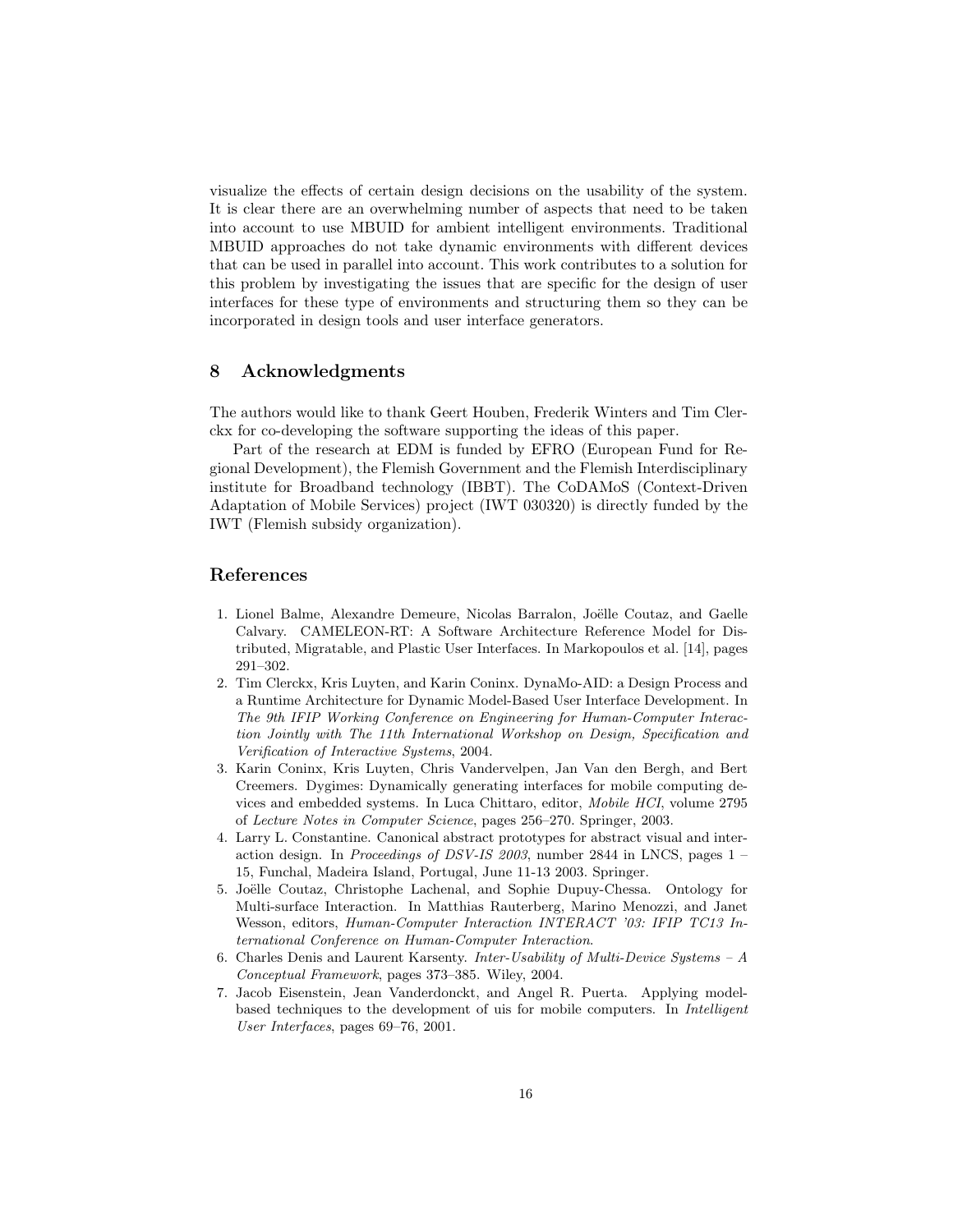- 8. Nikolaos Georgantas and Valérie Issarny. User activity synthesis in ambient intelligence environments. In Markopoulos et al. [14], pages 45–50.
- 9. Object Management Group. Omg xml metadata interchange. Object Management Group, WWW, http://www.omg.org/cgi-bin/apps/doc?formal/02-01- 01.pdf, 2002.
- 10. Thomas Heider and Thomas Kirste. Supporting Goal-Based Interaction with Dynamic Intelligent Environments. In Frank van Harmelen, editor, ECAI, pages 596–600. IOS Press, 2002.
- 11. Anders Larsson and Erik Berglund. Programming ubiquitous software applications: requirements for distributed user interface. In Frank Maurer and Günther Ruhe, editors, SEKE, pages 246–251, 2004.
- 12. Kris Luyten, Marc Abrams, Quentin Limbourg, and Jean Vanderdonckt, editors. Developing User Interfaces with XML: Advances on User Interface Description Languages, 2004.
- 13. Kris Luyten, Tim Clerckx, Karin Coninx, and Jean Vanderdonckt. Derivation of a Dialog Model for a Task Model by Activity Chain Extraction. In J. A. Jorge, N. J. Nunes, and J. F. e Cunha, editors, DSV-IS, volume 2844 of Lecture Notes in Computer Science, pages 203–217. Springer, 2003.
- 14. Panos Markopoulos, Berry Eggen, Emile H. L. Aarts, and James L. Crowley, editors. Ambient Intelligence: Second European Symposium, EUSAI 2004, Eindhoven, The Netherlands, November 8-11, 2004. Proceedings, volume 3295 of Lecture Notes in Computer Science. Springer, 2004.
- 15. Mieke Massink and Giorgio P. Faconti. A reference framework for continuous interaction. Universal Access in the Information Society, 1(4):237–251, 2002.
- 16. Giulio Mori, Fabie Patern`o, and Carmen Santoro. Design and Development of Multidevice User Interfaces through Multiple Logical Descriptions. IEEE Trans. Software Eng., 30(8):507–520, 2004.
- 17. Giulio Mori, Fabio Patern`o, and Carmen Santoro. CTTE: support for developing and analyzing task models for interactive system design. IEEE Trans. Softw. Eng., 28(8):797–813, 2002.
- 18. Object Management Group. UML 2.0 Superstructure Specification, October 8 2004.
- 19. Giorgio P. Faconti and Mieke Massink. Continuity in Human Computer Interaction. In CHI 2000 Workshop report. http://www.acm.org/sigchi/bulletin/ 2000.4, 2000.
- 20. Fabio Paternò. Model-Based Design and Evaluation of Interactive Applications. Springer, 2000.
- 21. Shankar Ponnekanti, Brian Lee, Armando Fox, Pat Hanrahan, and Terry Winograd. ICrafter: A Service Framework for Ubiquitous Computing Environments. In Ubicomp 2001: Ubiquitous Computing, Third International Conference Atlanta, Georgia, USA, September 30 - October 2, 2001, Proceedings, Lecture Notes in Computer Science, pages 56–75. Springer, 2001.
- 22. Davy Preuveneers, Jan Van den Bergh, Dennis Wagelaar, Andy Georges, Peter Rigole, Tim Clerckx, Yolande Berbers, Karin Coninx, Viviane Jonckers, and Koenraad De Bosschere. Towards an Extensible Context Ontology for Ambient Intelligence. In Panos Markopoulos, Berry Eggen, Emile H. L. Aarts, and James L. Crowley, editors, Ambient Intelligence: Second European Symposium, EUSAI 2004, Eindhoven, The Netherlands, November 8-11, 2004. Proceedings, pages 148–159, 2004.
- 23. Anthony Savidis, Napoleon Maou, I. Pachoulakis, and Constantine Stephanidis. Continuity of interaction in nomadic interfaces through migration and dynamic